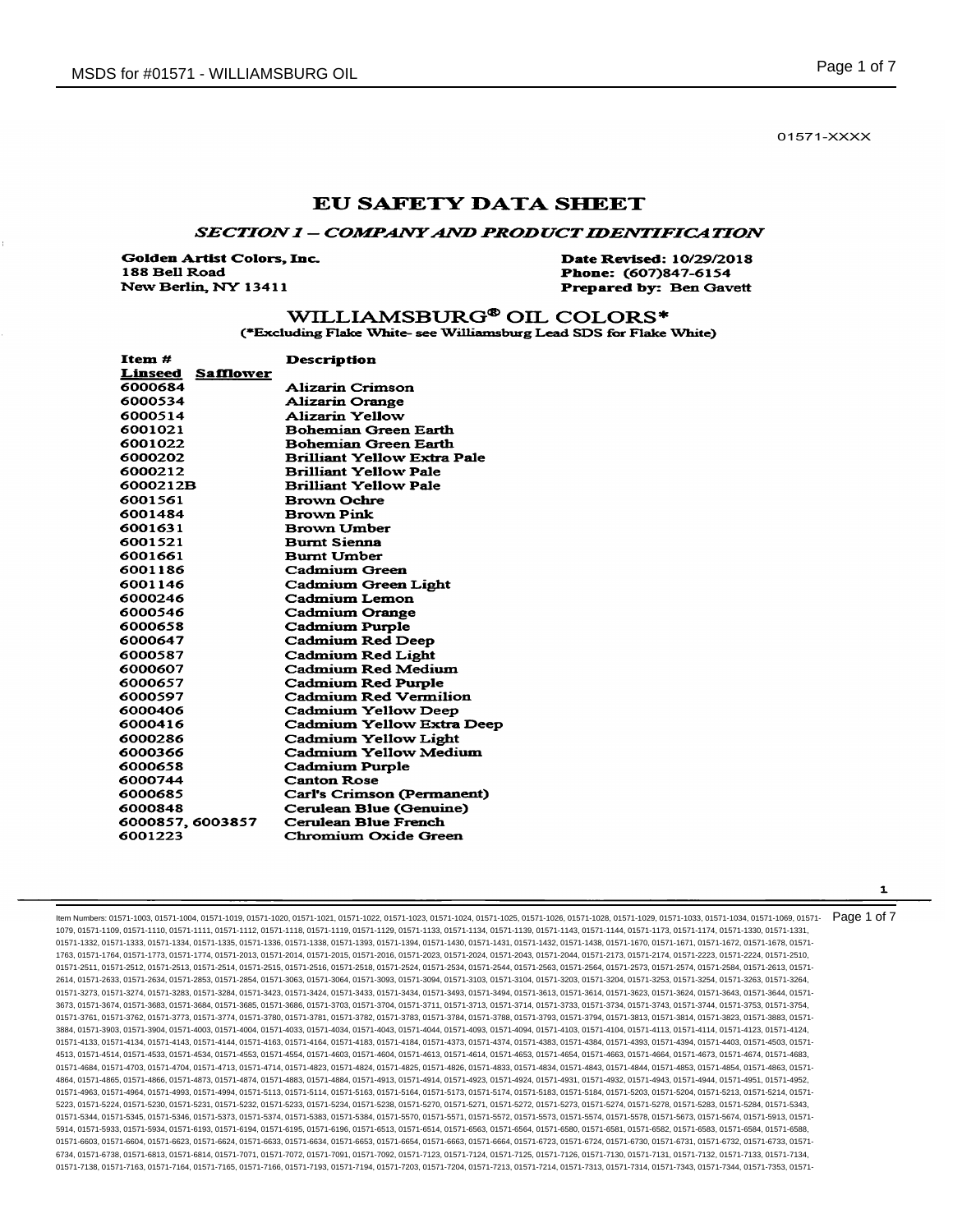| 6001153         | Cinnabar Green Light                 |
|-----------------|--------------------------------------|
| 6000927         | <b>Cobalt Blue</b>                   |
| 6000937         | <b>Cobalt Blue Deep</b>              |
| 6001250         | <b>Cobalt Green</b>                  |
| 6000786         | <b>Cobalt Teal Greenish</b>          |
| 6000787         | Cobalt Teal                          |
| 6000817         | Cobalt Teal Deep, Cobalt Teal Bluish |
| 6000907         | <b>Cobalt Turquoise Bluish</b>       |
| 6000887         | <b>Cobalt Turquoise Greenish</b>     |
| 6000748         | <b>Cobalt Violet Deep</b>            |
| 6000728.6003728 | <b>Cobalt Violet Light</b>           |
| 6000508         | <b>Cobalt Yellow</b>                 |
| 6001732         | Cold Black                           |
| 6001323         | <b>Courbet Green</b>                 |
| 6001512         | <b>Cyprus Orange</b>                 |
| 6001701         | Davy's Grey Deep                     |
| 6000724         | <b>Dianthus Pink</b>                 |
| 6001494         | Dutch Brown (Transparent)            |
| 6001122         | <b>Earth Green</b>                   |
| 6000805         | <b>Eqyptian Violet</b>               |
| 6000624         | <b>Fanchon Red</b>                   |
| 6001792         | <b>German Earth</b>                  |
| 6001702         | <b>Graphite Grey</b>                 |
| 6000518         | <b>Green Gold</b>                    |
| 6000985         | <b>Indanthrone Blue</b>              |
| 6000524         | <b>Indian Yellow</b>                 |
| 6001043         | Indigo                               |
| 6001782         | <b>Intense Black</b>                 |
| 6001474         | <b>Italian Pink</b>                  |
| 6001721         | <b>Ivory Black</b>                   |
| 6000463         | <b>Jaune Brilliant</b>               |
| 6000463B        | Jaune Brilliant                      |
| 6000813         | <b>King's Blue</b>                   |
| 6000813B        | King's Blue                          |
| 6001761         | <b>Lamp Black</b>                    |
| 6000704         | <b>Manganese Violet</b>              |
| 6001742         | <b>Mars Black</b>                    |
| 6001382         | <b>Mars Orange</b>                   |
| 6001383         | <b>Mars Orange Deep</b>              |
| 6001422         | Mars Red                             |
| 6001402         | <b>Mars Red Light</b>                |
| 6001442         | Mars Violet                          |
| 6001362         | <b>Mars Yellow Deep</b>              |
| 6001342         | Mars Yellow Light                    |
| 6000583         | <b>Montserrat Orange</b>             |
|                 |                                      |

ltem Numbers: 01571-1003, 01571-1004, 01571-1019, 01571-1020, 01571-1021, 01571-1022, 01571-1023, 01571-1024, 01571-1025, 01571-1028, 01571-1028, 01571-1023, 01571-1023, 01571-1023, 01571-1034, 01571-1039, 01571-1039, 0157 1079, 01571-1109, 01571-1110, 01571-1111, 01571-1112, 01571-1118, 01571-1119, 01571-1129, 01571-1133, 01571-1134, 01571-1139, 01571-1143, 01571-1144, 01571-1173, 01571-1174, 01571-1330, 01571-1331, 01571-1332, 01571-1333, 01571-1334, 01571-1335, 01571-1336, 01571-1338, 01571-1393, 01571-1394, 01571-1430, 01571-1431, 01571-1432, 01571-1438, 01571-1670, 01571-1671, 01571-1672, 01571-1670, 01571-1672, 01571-1678, 01571-1763, 01571-1764, 01571-1773, 01571-1774, 01571-2013, 01571-2014, 01571-2015, 01571-2016, 01571-2023, 01571-2024, 01571-2043, 01571-2044, 01571-2173, 01571-2174, 01571-2223, 01571-2224, 01571-2510, 01571-2511, 01571-2512, 01571-2513, 01571-2514, 01571-2515, 01571-2516, 01571-2518, 01571-2524, 01571-2534, 01571-2544, 01571-2563, 01571-2564, 01571-2573, 01571-2574, 01571-2584, 01571-2613, 01571- 2614, 01571-2633, 01571-2634, 01571-2853, 01571-2854, 01571-3063, 01571-3064, 01571-3093, 01571-3094, 01571-3103, 01571-3104, 01571-3203, 01571-3204, 01571-3253, 01571-3254, 01571-3263, 01571-3264, 01571-3273, 01571-3274, 01571-3283, 01571-3284, 01571-3423, 01571-3424, 01571-3433, 01571-3434, 01571-3493, 01571-3494, 01571-3613, 01571-3614, 01571-3623, 01571-3624, 01571-3643, 01571-3644, 01571- 3673, 01571-3674, 01571-3683, 01571-3684, 01571-3685, 01571-3686, 01571-3703, 01571-3704, 01571-3711, 01571-3713, 01571-3714, 01571-3733, 01571-3734, 01571-3743, 01571-3744, 01571-3753, 01571-3754, 01571-3761, 01571-3762, 01571-3773, 01571-3774, 01571-3780, 01571-3781, 01571-3782, 01571-3783, 01571-3784, 01571-3788, 01571-3793, 01571-3794, 01571-3813, 01571-3814, 01571-3823, 01571-3883, 01571- 3884, 01571-3903, 01571-3904, 01571-4003, 01571-4004, 01571-4033, 01571-4034, 01571-4043, 01571-4044, 01571-4093, 01571-4094, 01571-4103, 01571-4104, 01571-4113, 01571-4114, 01571-4123, 01571-4124, 01571-4133, 01571-4134, 01571-4143, 01571-4144, 01571-4163, 01571-4164, 01571-4183, 01571-4184, 01571-4373, 01571-4374, 01571-4383, 01571-4384, 01571-4393, 01571-4394, 01571-4403, 01571-4503, 01571- 4513, 01571-4514, 01571-4533, 01571-4534, 01571-4553, 01571-4554, 01571-4603, 01571-4604, 01571-4613, 01571-4614, 01571-4653, 01571-4654, 01571-4663, 01571-4664, 01571-4673, 01571-4674, 01571-4683, 01571-4684, 01571-4703, 01571-4704, 01571-4713, 01571-4714, 01571-4823, 01571-4824, 01571-4825, 01571-4826, 01571-4833, 01571-4834, 01571-4843, 01571-4844, 01571-4853, 01571-4854, 01571-4863, 01571- 4864, 01571-4865, 01571-4866, 01571-4873, 01571-4874, 01571-4883, 01571-4884, 01571-4913, 01571-4914, 01571-4923, 01571-4924, 01571-4931, 01571-4932, 01571-4943, 01571-4944, 01571-4951, 01571-4952, 01571-4963, 01571-4964, 01571-4993, 01571-4994, 01571-5113, 01571-5114, 01571-5163, 01571-5164, 01571-5173, 01571-5174, 01571-5183, 01571-5184, 01571-5203, 01571-5204, 01571-5213, 01571-5214, 01571- 5223, 01571-5224, 01571-5230, 01571-5231, 01571-5232, 01571-5233, 01571-5234, 01571-5238, 01571-5270, 01571-5271, 01571-5272, 01571-5273, 01571-5274, 01571-5278, 01571-5283, 01571-5284, 01571-5343, 01571-5344, 01571-5345, 01571-5346, 01571-5373, 01571-5374, 01571-5383, 01571-5384, 01571-5570, 01571-5571, 01571-5572, 01571-5573, 01571-5574, 01571-5673, 01571-5913, 01571-5913, 01571-5578, 01571-5874, 01571-5913, 01571-5 5914, 01571-5933, 01571-5934, 01571-6193, 01571-6194, 01571-6195, 01571-6196, 01571-6513, 01571-6514, 01571-6563, 01571-6564, 01571-6580, 01571-6581, 01571-6588, 01571-6588, 01571-6584, 01571-6584, 01571-6588, 01571-6588, 0 01571-6603, 01571-6604, 01571-6623, 01571-6624, 01571-6633, 01571-6634, 01571-6653, 01571-6654, 01571-6663, 01571-6664, 01571-6723, 01571-6724, 01571-6730, 01571-6732, 01571-6733, 01571-673, 01571-6732, 01571-6733, 01571-67 6734, 01571-6738, 01571-6813, 01571-6814, 01571-7071, 01571-7072, 01571-7091, 01571-7092, 01571-7123, 01571-7124, 01571-7125, 01571-7126, 01571-7130, 01571-7131, 01571-7132, 01571-7133, 01571-7134, 01571-7138, 01571-7163, 01571-7164, 01571-7165, 01571-7166, 01571-7193, 01571-7194, 01571-7203, 01571-7204, 01571-7213, 01571-7214, 01571-7313, 01571-7314, 01571-7343, 01571-7343, 01571-7343, 01571-7343, 01571-7343, 01571-7

 $\overline{\mathbf{2}}$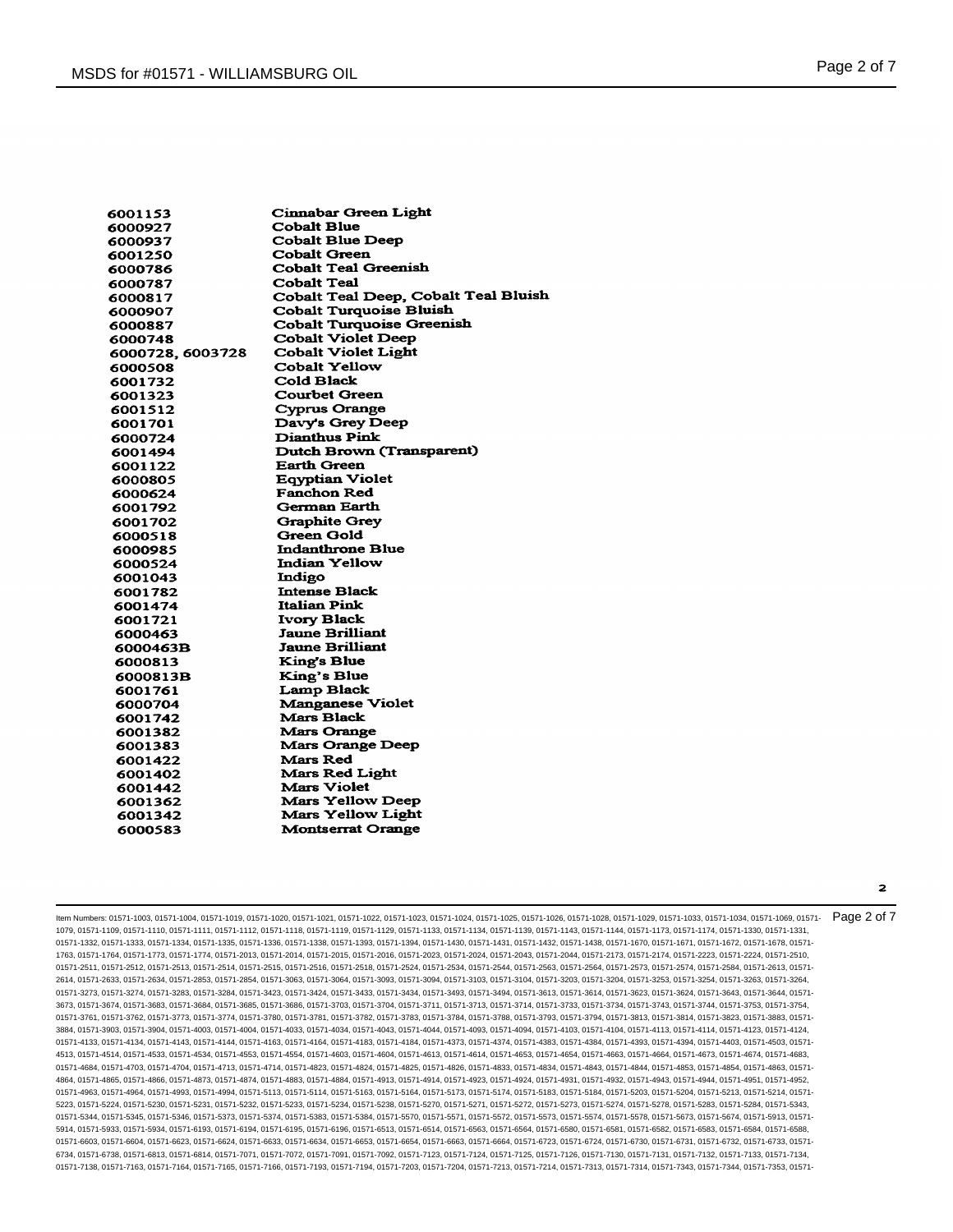| 6000584  | <b>Montserrat Orange</b>       |
|----------|--------------------------------|
| 6000583B | <b>Monsterrat Orange</b>       |
| 6000442  | <b>Naples Yellow</b>           |
| 6000442B | <b>Naples Yellow</b>           |
| 6000461  | <b>Naples Yellow Italian</b>   |
| 6000462  | <b>Naples Yellow Italian</b>   |
| 6000422  | <b>Naples Yellow Reddish</b>   |
| 6000422B | Naples Yellow Reddish          |
| 6001912  | <b>Neutral Gray N2</b>         |
| 6001914  | <b>Neutral Gray N4</b>         |
| 6001916  | <b>Neutral Gray N6</b>         |
| 6001918  | <b>Neutral Gray N8</b>         |
| 6000224  | Nickel Yellow                  |
| 6000322  | <b>Olive Green</b>             |
| 6000323  | <b>Olive Green</b>             |
| 6001703  | Payne's Grey                   |
| 6001063  | Payne's Grey (Violet)          |
| 6000687  | <b>Permanent Crimson</b>       |
| 6001263  | <b>Permanent Green</b>         |
| 6001163  | Permanent Green Light          |
| 6000263  | <b>Permanent Lemon</b>         |
| 6000542  | <b>Permanent Orange</b>        |
| 6000543  | <b>Permanent Orange</b>        |
| 6000563  | <b>Permanent RedOrange</b>     |
| 6000423  | <b>Permanent Yellow Deep</b>   |
| 6000303  | <b>Permanent Yellow Light</b>  |
| 6000383  | <b>Permanent Yellow Medium</b> |
| 6000713  | Persian Rose                   |
| 6000713B | <b>Persian Rose</b>            |
| 6000714  | <b>Persian Rose</b>            |
| 6000686  | Pervlene Crimson               |
| 6001004  | <b>Phthalo Blue</b>            |
| 6001284  | <b>Phthalo Green</b>           |
| 6001264  | Phthalo Green Yellowish        |
| 6001024  | <b>Phthalo Turquoise</b>       |
| 6003103  | Porcelain White                |
| 6000754  | <b>Provence Violet Bluish</b>  |
| 6000734  | Provence Violet Reddish        |
| 6000734B | <b>Provence Violet Reddist</b> |
| 6000982  | <b>Prussian Blue</b>           |
| 6000874  | <b>Ouinacridone Gold Brown</b> |
| 6000875  | <b>Ouinacridone Gold Brown</b> |
| 6000775  | Quinacridone Magenta           |
| 6000665  | <b>Ouinacridone Red</b>        |
| 6000785  | <b>Quinacridone Violet</b>     |
|          |                                |

ltem Numbers: 01571-1003, 01571-1004, 01571-1019, 01571-1020, 01571-1021, 01571-1022, 01571-1023, 01571-1024, 01571-1026, 01571-1028, 01571-1028, 01571-1023, 01571-1023, 01571-1023, 01571-1034, 01571-1039, 01571-1039, 0157 1079, 01571-1109, 01571-1110, 01571-1111, 01571-1112, 01571-1118, 01571-1119, 01571-1129, 01571-1133, 01571-1134, 01571-1139, 01571-1143, 01571-1144, 01571-1173, 01571-1174, 01571-1330, 01571-1331, 01571-1332, 01571-1333, 01571-1334, 01571-1335, 01571-1336, 01571-1338, 01571-1393, 01571-1393, 01571-1430, 01571-1431, 01571-1432, 01571-1432, 01571-1438, 01571-1670, 01571-1671, 01571-1672, 01571-1672, 01571-1678, 01571-1763, 01571-1764, 01571-1773, 01571-1774, 01571-2013, 01571-2014, 01571-2015, 01571-2016, 01571-2023, 01571-2024, 01571-2043, 01571-2044, 01571-2173, 01571-2174, 01571-2223, 01571-2224, 01571-2510, 01571-2511, 01571-2512, 01571-2513, 01571-2514, 01571-2515, 01571-2516, 01571-2518, 01571-2524, 01571-254, 01571-254, 01571-2564, 01571-2564, 01571-2573, 01571-2574, 01571-2584, 01571-2584, 01571-2573, 01571-2574, 01571-258 2614, 01571-2633, 01571-2634, 01571-2853, 01571-2854, 01571-3063, 01571-3064, 01571-3093, 01571-3094, 01571-3103, 01571-3104, 01571-3203, 01571-3204, 01571-3253, 01571-3254, 01571-3263, 01571-3264, 01571-3273, 01571-3274, 01571-3283, 01571-3284, 01571-3423, 01571-3424, 01571-3433, 01571-3434, 01571-3493, 01571-3494, 01571-3613, 01571-3614, 01571-3623, 01571-3624, 01571-3643, 01571-3644, 01571- 3673, 01571-3674, 01571-3683, 01571-3684, 01571-3685, 01571-3686, 01571-3703, 01571-3704, 01571-3711, 01571-3713, 01571-3714, 01571-3733, 01571-3734, 01571-3743, 01571-3744, 01571-3753, 01571-3754, 01571-3761, 01571-3762, 01571-3773, 01571-3774, 01571-3780, 01571-3781, 01571-3782, 01571-3783, 01571-3784, 01571-3788, 01571-3793, 01571-3794, 01571-3813, 01571-3814, 01571-3823, 01571-3883, 01571- 3884, 01571-3903, 01571-3904, 01571-4003, 01571-4004, 01571-4033, 01571-4034, 01571-4043, 01571-4044, 01571-4093, 01571-4094, 01571-4103, 01571-4104, 01571-4113, 01571-4114, 01571-4123, 01571-4124, 01571-4133, 01571-4134, 01571-4143, 01571-4144, 01571-4163, 01571-4164, 01571-4183, 01571-4184, 01571-4373, 01571-4374, 01571-4383, 01571-4384, 01571-4393, 01571-4394, 01571-4403, 01571-4503, 01571- 4513, 01571-4514, 01571-4533, 01571-4534, 01571-4553, 01571-4554, 01571-4603, 01571-4604, 01571-4613, 01571-4614, 01571-4653, 01571-4654, 01571-4663, 01571-4664, 01571-4673, 01571-4674, 01571-4683, 01571-4684, 01571-4703, 01571-4704, 01571-4713, 01571-4714, 01571-4823, 01571-4824, 01571-4825, 01571-4826, 01571-4833, 01571-4834, 01571-4843, 01571-4844, 01571-4853, 01571-4854, 01571-4863, 01571- 4864, 01571-4865, 01571-4866, 01571-4873, 01571-4874, 01571-4883, 01571-4884, 01571-4913, 01571-4914, 01571-4923, 01571-4924, 01571-4931, 01571-4932, 01571-4943, 01571-4944, 01571-4951, 01571-4952, 01571-4963, 01571-4964, 01571-4993, 01571-4994, 01571-5113, 01571-5114, 01571-5163, 01571-5164, 01571-5173, 01571-5174, 01571-5183, 01571-5184, 01571-5203, 01571-5204, 01571-5213, 01571-5214, 01571- 5223, 01571-5224, 01571-5230, 01571-5231, 01571-5232, 01571-5233, 01571-5234, 01571-5238, 01571-5270, 01571-5271, 01571-5272, 01571-5273, 01571-5274, 01571-5278, 01571-5283, 01571-5284, 01571-5343, 01571-5344, 01571-5345, 01571-5346, 01571-5373, 01571-5374, 01571-5383, 01571-5384, 01571-5570, 01571-5571, 01571-5572, 01571-5573, 01571-5574, 01571-5673, 01571-5913, 01571-5913, 01571-5578, 01571-5874, 01571-5913, 01571-5 5914, 01571-5933, 01571-5934, 01571-6193, 01571-6194, 01571-6195, 01571-6196, 01571-6513, 01571-6514, 01571-6563, 01571-6564, 01571-6580, 01571-6581, 01571-6588, 01571-6588, 01571-6584, 01571-6584, 01571-6588, 01571-6588, 0 01571-6603, 01571-6604, 01571-6623, 01571-6624, 01571-6633, 01571-6634, 01571-6653, 01571-6654, 01571-6663, 01571-6664, 01571-6723, 01571-6724, 01571-6730, 01571-6732, 01571-6733, 01571-673, 01571-6732, 01571-6733, 01571-67 6734, 01571-6738, 01571-6813, 01571-6814, 01571-7071, 01571-7072, 01571-7091, 01571-7092, 01571-7123, 01571-7124, 01571-7125, 01571-7126, 01571-7130, 01571-7131, 01571-7132, 01571-7133, 01571-7134, 01571-7138, 01571-7163, 01571-7164, 01571-7165, 01571-7166, 01571-7193, 01571-7194, 01571-7203, 01571-7204, 01571-7213, 01571-7214, 01571-7313, 01571-7314, 01571-7343, 01571-7343, 01571-7343, 01571-7343, 01571-7343, 01571-7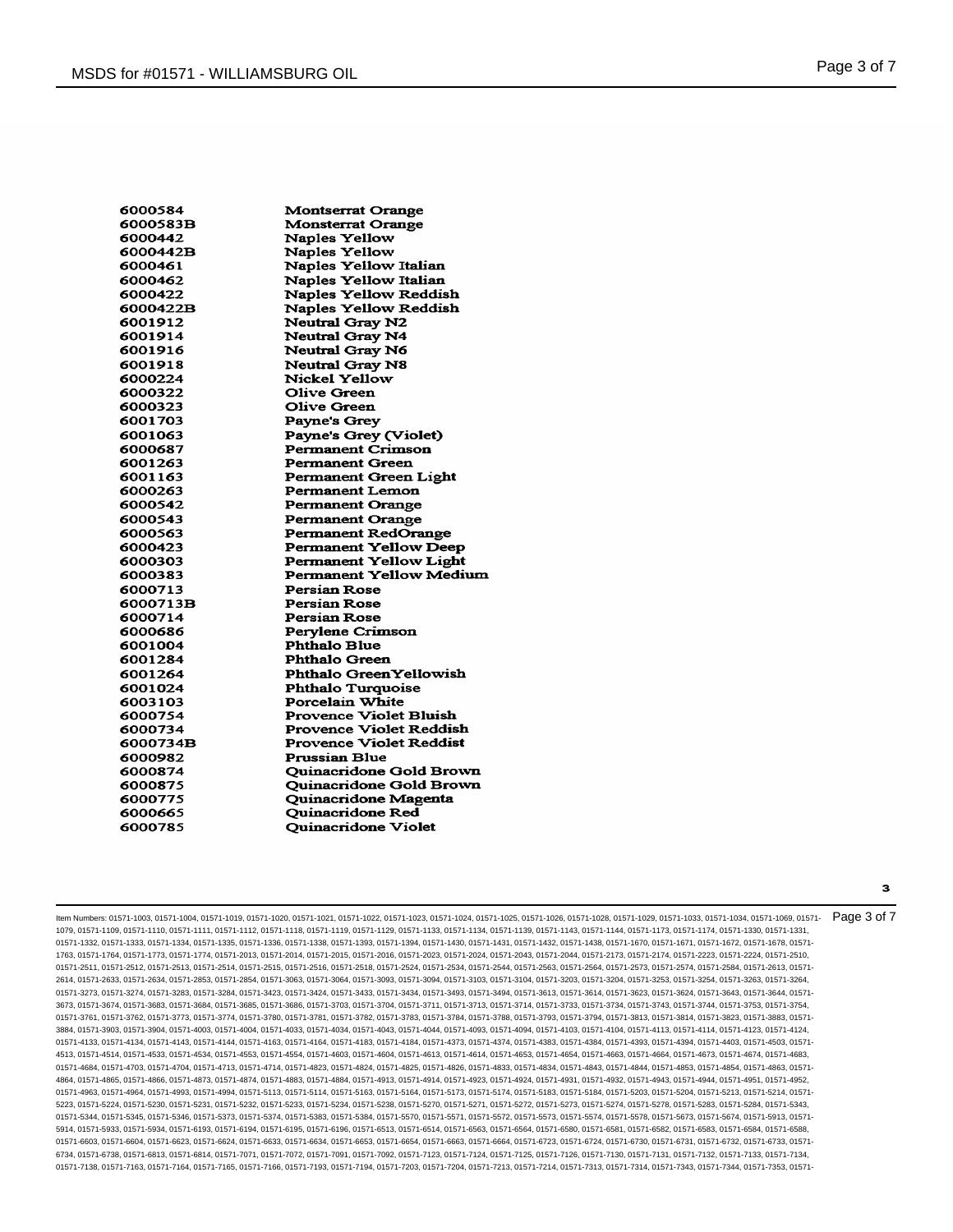| 6001501          | <b>Raw Sienna</b>                    |
|------------------|--------------------------------------|
| 6001621          | <b>Raw Umber</b>                     |
| 6001581          | <b>Red Ochre</b>                     |
| 6001671          | <b>Red Umber</b>                     |
| 6001303          | Sap Green                            |
| 6000823          | <b>Sevres Blue</b>                   |
| 6000823B         | <b>Sevres Blue</b>                   |
| 6001691          | <b>Slate Black</b>                   |
| 6001601          | Spanish Earth                        |
| 6001464          | <b>Stil De Grain</b>                 |
| 6000160          | <b>Titan Buff</b>                    |
| 6000101, 6003101 | Titanium White                       |
| 6001923          | Transparent Brown Iron Oxide         |
| 6001921          | <b>Transparent Orange Iron Oxide</b> |
| 6001922          | <b>Transparent Red Iron Oxide</b>    |
| 6001920          | <b>Transparent Yellow Iron Oxide</b> |
| 6001641          | <b>Turkey Umber</b>                  |
| 6000863          | Turquoise                            |
| 6000863B         | Turquoise                            |
| 6000942.6003942  | <b>Ultramarine Blue</b>              |
| 6000962, 6003962 | <b>Ultramarine Blue French</b>       |
| 6000774, 6003774 | <b>Ultramarine Pink</b>              |
| 6000764, 6003764 | Ultramarine Violet                   |
| 6000181          | <b>Unbleached Titanium</b>           |
| 6000191          | Unbleached Titanium Pale             |
| 6001681          | <b>Van Dyke Brown</b>                |
| 6001103          | <b>Veronese Green</b>                |
| 6001245          | Viridian                             |
| 6001401          | <b>Yellow Ochre (Domestic)</b>       |
| 6001541          | <b>Yellow Ochre Burnt</b>            |
|                  |                                      |

# **French Earth Colors**

| 6000050, 6003050 | <b>French Ardoise Gray</b>      |
|------------------|---------------------------------|
| 6000044          | <b>French Brown Ochre</b>       |
| 6000045          | French Burnt Umber              |
| 6000048          | <b>French Cassel Earth</b>      |
| 6000049          | <b>French Noir Indien</b>       |
| 6000043          | French Rouge Indien             |
| 6000046          | <b>French Burnt Ochre</b>       |
| 6000042          | <b>French Ochre Havane</b>      |
| 6000041          | <b>French Raw Sienna</b>        |
| 6000047          | <b>French Raw Umber</b>         |
| 6000051          | <b>French Light Sienna</b>      |
| 6000052          | <b>French Terre Verte</b>       |
| 6000040          | <b>French Yellow Ochre Deep</b> |
|                  |                                 |

Item Numbers: 01571-1003, 01571-1004, 01571-1019, 01571-1020, 01571-1021, 01571-1022, 01571-1023, 01571-1024, 01571-1025, 01571-1026, 01571-1028, 01571-1029, 01571-1033, 01571-1034, 01571-1069, 01571- 1079, 01571-1109, 01571-1110, 01571-1111, 01571-1112, 01571-1118, 01571-1119, 01571-1129, 01571-1133, 01571-1134, 01571-1139, 01571-1143, 01571-1144, 01571-1173, 01571-1174, 01571-1330, 01571-1331, 01571-1332, 01571-1333, 01571-1334, 01571-1335, 01571-1336, 01571-1338, 01571-1393, 01571-1393, 01571-1430, 01571-1431, 01571-1432, 01571-1432, 01571-1438, 01571-1670, 01571-1671, 01571-1672, 01571-1672, 01571-1678, 01571-1763, 01571-1764, 01571-1773, 01571-1774, 01571-2013, 01571-2014, 01571-2015, 01571-2016, 01571-2023, 01571-2024, 01571-2043, 01571-2044, 01571-2173, 01571-2174, 01571-2223, 01571-2224, 01571-2510, 01571-2511, 01571-2512, 01571-2513, 01571-2514, 01571-2515, 01571-2516, 01571-2518, 01571-2524, 01571-254, 01571-254, 01571-2564, 01571-2564, 01571-2573, 01571-2574, 01571-2584, 01571-2584, 01571-2573, 01571-2574, 01571-258 2614, 01571-2633, 01571-2634, 01571-2853, 01571-2854, 01571-3063, 01571-3064, 01571-3093, 01571-3094, 01571-3103, 01571-3104, 01571-3203, 01571-3204, 01571-3253, 01571-3254, 01571-3263, 01571-3264, 01571-3273, 01571-3274, 01571-3283, 01571-3284, 01571-3423, 01571-3424, 01571-3433, 01571-3434, 01571-3493, 01571-3494, 01571-3613, 01571-3614, 01571-3623, 01571-3624, 01571-3643, 01571-3644, 01571- 3673, 01571-3674, 01571-3683, 01571-3684, 01571-3685, 01571-3686, 01571-3703, 01571-3704, 01571-3711, 01571-3713, 01571-3714, 01571-3733, 01571-3734, 01571-3743, 01571-3744, 01571-3753, 01571-3754, 01571-3761, 01571-3762, 01571-3773, 01571-3774, 01571-3780, 01571-3781, 01571-3782, 01571-3783, 01571-3784, 01571-3788, 01571-3793, 01571-3794, 01571-3813, 01571-3814, 01571-3823, 01571-3883, 01571- 3884, 01571-3903, 01571-3904, 01571-4003, 01571-4004, 01571-4033, 01571-4034, 01571-4043, 01571-4044, 01571-4093, 01571-4094, 01571-4103, 01571-4104, 01571-4113, 01571-4114, 01571-4123, 01571-4124, 01571-4133, 01571-4134, 01571-4143, 01571-4144, 01571-4163, 01571-4164, 01571-4183, 01571-4184, 01571-4373, 01571-4374, 01571-4383, 01571-4384, 01571-4393, 01571-4394, 01571-4403, 01571-4503, 01571- 4513, 01571-4514, 01571-4533, 01571-4534, 01571-4553, 01571-4554, 01571-4603, 01571-4604, 01571-4613, 01571-4614, 01571-4653, 01571-4654, 01571-4663, 01571-4664, 01571-4673, 01571-4674, 01571-4683, 01571-4684, 01571-4703, 01571-4704, 01571-4713, 01571-4714, 01571-4823, 01571-4824, 01571-4825, 01571-4826, 01571-4833, 01571-4834, 01571-4843, 01571-4844, 01571-4853, 01571-4854, 01571-4863, 01571- 4864, 01571-4865, 01571-4866, 01571-4873, 01571-4874, 01571-4883, 01571-4884, 01571-4913, 01571-4914, 01571-4923, 01571-4924, 01571-4931, 01571-4932, 01571-4943, 01571-4944, 01571-4951, 01571-4952, 01571-4963, 01571-4964, 01571-4993, 01571-4994, 01571-5113, 01571-5114, 01571-5163, 01571-5164, 01571-5173, 01571-5174, 01571-5183, 01571-5184, 01571-5203, 01571-5204, 01571-5213, 01571-5214, 01571- 5223, 01571-5224, 01571-5230, 01571-5231, 01571-5232, 01571-5233, 01571-5234, 01571-5238, 01571-5270, 01571-5271, 01571-5272, 01571-5273, 01571-5274, 01571-5278, 01571-5283, 01571-5284, 01571-5343, 01571-5344, 01571-5345, 01571-5346, 01571-5373, 01571-5374, 01571-5383, 01571-5384, 01571-5570, 01571-5571, 01571-5572, 01571-5573, 01571-5574, 01571-5673, 01571-5913, 01571-5913, 01571-5578, 01571-5874, 01571-5913, 01571-5 5914, 01571-5933, 01571-5934, 01571-6193, 01571-6194, 01571-6195, 01571-6196, 01571-6513, 01571-6514, 01571-6563, 01571-6564, 01571-6580, 01571-6581, 01571-6588, 01571-6588, 01571-6584, 01571-6584, 01571-6588, 01571-6588, 0 01571-6603, 01571-6604, 01571-6623, 01571-6624, 01571-6633, 01571-6634, 01571-6653, 01571-6654, 01571-6663, 01571-6664, 01571-6723, 01571-6724, 01571-6730, 01571-6732, 01571-6733, 01571-673, 01571-6732, 01571-6733, 01571-67 6734, 01571-6738, 01571-6813, 01571-6814, 01571-7071, 01571-7072, 01571-7091, 01571-7092, 01571-7123, 01571-7124, 01571-7125, 01571-7126, 01571-7130, 01571-7131, 01571-7132, 01571-7133, 01571-7134, 01571-7138, 01571-7163, 01571-7164, 01571-7165, 01571-7166, 01571-7193, 01571-7194, 01571-7203, 01571-7204, 01571-7213, 01571-7214, 01571-7313, 01571-7314, 01571-7343, 01571-7343, 01571-7343, 01571-7343, 01571-7343, 01571-7 Page 4 of 7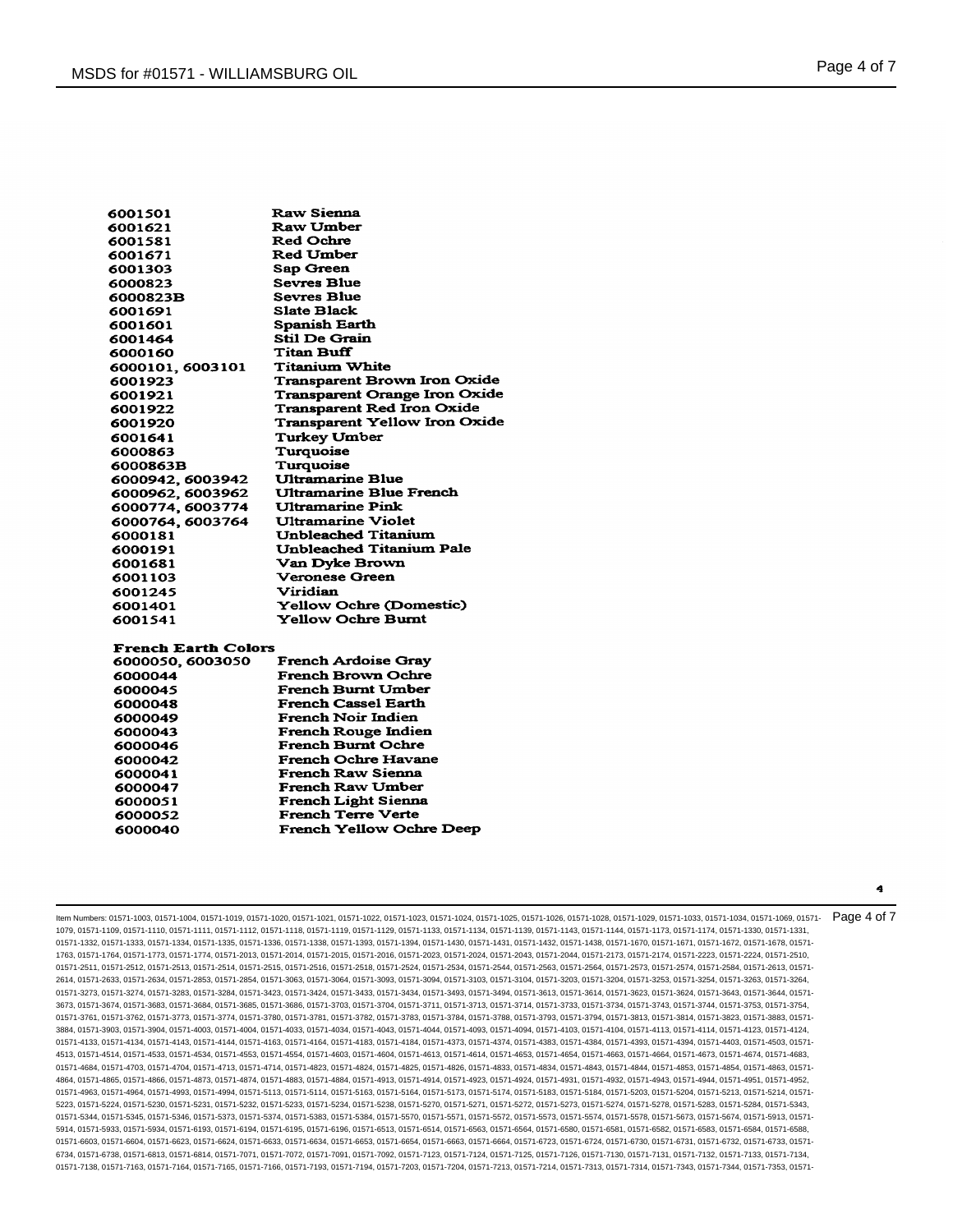| Native Italian Earth Colors |                             |  |
|-----------------------------|-----------------------------|--|
| 6000022                     | Italian Black Roman Earth   |  |
| 6000023                     | <b>Italian Burnt Sienna</b> |  |
| 6000017                     | Italian Green Ochre         |  |
| 6000014                     | Italian Lemon Ochre         |  |
| 6000016                     | Italian Orange Ochre        |  |
| 6000018                     | Italian Pompeii Red         |  |
| 6000020                     | Italian Pozzuoli Earth      |  |
| 6000024                     | Italian Raw Sienna          |  |
| 6000025                     | Italian Raw Umber           |  |
| 6000019                     | Italian Rosso Veneto        |  |
| 6000021                     | Italian Terra Rosa          |  |
| 6000013, 6003013            | Italian Terra Verte         |  |
| 6000015                     | <b>Italian Yellow Ochre</b> |  |

| Iridescent and Interference |                               |  |
|-----------------------------|-------------------------------|--|
| 6001803                     | <b>Interference Blue</b>      |  |
| 6001893                     | <b>Interference Green</b>     |  |
| 6001873                     | <b>Interference Red</b>       |  |
| 6001813                     | Interference Violet           |  |
| 6001853                     | Iridescent Bronze             |  |
| 6001883                     | Iridescent Copper             |  |
| 6001823                     | Iridescent Pale Gold          |  |
| 6001863                     | <b>Iridescent Pearl White</b> |  |
| 6001843                     | <b>Iridescent Pewter</b>      |  |
| 6001833                     | Iridescent Silver             |  |
|                             |                               |  |

## **SECTION 2 - HAZARD IDENTIFICATION**

PRODUCTS NOT CLASSIFIABLE AS HAZARDOUS ACCORDING TO GHS (OSHA,CLP,WHMIS) HAZARD **CLASSIFICATION CRITIA** 

#### **SECTION 3 - HAZARDOUS COMPONENT INFORMATION**

There are no reportable components

## **SECTION 4 - FIRST AID MEASURES**

EYE CONTACT: Flush with water for 15 minutes. SEE DOCTOR if any symptoms persist. SKIN CONTACT: Wash with soap and water. SEE DOCTOR if skin irritation occurs INHALATION: Remove subject to fresh air. SEE DOCTOR if symptoms persist INGESTION: If swallowed, dilute by giving 2 or more glasses of water to drink ONLY IF CONSCIOUS! SEE DOCTOR

Item Numbers: 01571-1003, 01571-1004, 01571-1019, 01571-1020, 01571-1021, 01571-1022, 01571-1023, 01571-1024, 01571-1025, 01571-1026, 01571-1028, 01571-1029, 01571-1033, 01571-1034, 01571-1069, 01571- 1079, 01571-1109, 01571-1110, 01571-1111, 01571-1112, 01571-1118, 01571-1119, 01571-1129, 01571-1133, 01571-1134, 01571-1139, 01571-1143, 01571-1144, 01571-1173, 01571-1174, 01571-1330, 01571-1331, 01571-1332, 01571-1333, 01571-1334, 01571-1335, 01571-1336, 01571-1338, 01571-1393, 01571-1394, 01571-1430, 01571-1431, 01571-1432, 01571-1438, 01571-1670, 01571-1671, 01571-1672, 01571-1670, 01571-1672, 01571-1672, 01571-1 1763, 01571-1764, 01571-1773, 01571-1774, 01571-2013, 01571-2014, 01571-2015, 01571-2016, 01571-2023, 01571-2024, 01571-2043, 01571-2044, 01571-2173, 01571-2174, 01571-2223, 01571-2224, 01571-2510, 01571-2511, 01571-2512, 01571-2513, 01571-2514, 01571-2515, 01571-2516, 01571-2518, 01571-2524, 01571-2534, 01571-254, 01571-2564, 01571-2564, 01571-2573, 01571-2574, 01571-2584, 01571-2584, 01571-2584, 01571-2584, 01571-25 2614, 01571-2633, 01571-2634, 01571-2853, 01571-2854, 01571-3063, 01571-3064, 01571-3093, 01571-3094, 01571-3103, 01571-3104, 01571-3203, 01571-3204, 01571-3253, 01571-3254, 01571-3263, 01571-3264, 01571-3273, 01571-3274, 01571-3283, 01571-3284, 01571-3423, 01571-3424, 01571-3433, 01571-3434, 01571-3493, 01571-3494, 01571-3613, 01571-3614, 01571-3623, 01571-3624, 01571-3643, 01571-3644, 01571- 3673, 01571-3674, 01571-3683, 01571-3684, 01571-3685, 01571-3686, 01571-3703, 01571-3704, 01571-3711, 01571-3713, 01571-3714, 01571-3733, 01571-3734, 01571-3743, 01571-3744, 01571-3753, 01571-3754, 01571-3761, 01571-3762, 01571-3773, 01571-3774, 01571-3780, 01571-3781, 01571-3782, 01571-3783, 01571-3784, 01571-3788, 01571-3793, 01571-3794, 01571-3813, 01571-3814, 01571-3823, 01571-3883, 01571- 3884, 01571-3903, 01571-3904, 01571-4003, 01571-4004, 01571-4033, 01571-4034, 01571-4043, 01571-4044, 01571-4093, 01571-4094, 01571-4103, 01571-4104, 01571-4113, 01571-4114, 01571-4123, 01571-4124, 01571-4133, 01571-4134, 01571-4143, 01571-4144, 01571-4163, 01571-4164, 01571-4183, 01571-4184, 01571-4373, 01571-4374, 01571-4383, 01571-4384, 01571-4393, 01571-4394, 01571-4403, 01571-4503, 01571- 4513, 01571-4514, 01571-4533, 01571-4534, 01571-4553, 01571-4554, 01571-4603, 01571-4604, 01571-4614, 01571-4653, 01571-4654, 01571-4653, 01571-4664, 01571-4664, 01571-4664, 01571-4664, 01571-4664, 01571-4674, 01571-4683, 0 01571-4684, 01571-4703, 01571-4704, 01571-4713, 01571-4714, 01571-4823, 01571-4824, 01571-4825, 01571-4826, 01571-4833, 01571-4834, 01571-4843, 01571-4844, 01571-4853, 01571-4854, 01571-4863, 01571- 4864, 01571-4865, 01571-4866, 01571-4873, 01571-4874, 01571-4883, 01571-4884, 01571-4913, 01571-4914, 01571-4923, 01571-4924, 01571-4931, 01571-4932, 01571-4943, 01571-4944, 01571-4951, 01571-4952, 01571-4963, 01571-4964, 01571-4993, 01571-4994, 01571-5113, 01571-5114, 01571-5163, 01571-5164, 01571-5173, 01571-5174, 01571-5183, 01571-5184, 01571-5203, 01571-5204, 01571-5213, 01571-5214, 01571- 5223, 01571-5224, 01571-5230, 01571-5231, 01571-5232, 01571-5233, 01571-5234, 01571-5238, 01571-5270, 01571-5271, 01571-5272, 01571-5273, 01571-5274, 01571-5278, 01571-5283, 01571-5284, 01571-5343, 01571-5344, 01571-5345, 01571-5346, 01571-5373, 01571-5374, 01571-5383, 01571-5384, 01571-5570, 01571-5571, 01571-5572, 01571-5573, 01571-5574, 01571-5578, 01571-5673, 01571-5674, 01571-5913, 01571- 5914, 01571-5933, 01571-5934, 01571-6193, 01571-6194, 01571-6195, 01571-6196, 01571-6513, 01571-6514, 01571-6563, 01571-6564, 01571-6580, 01571-6581, 01571-6582, 01571-6583, 01571-6584, 01571-6588, 01571-6603, 01571-6604, 01571-6623, 01571-6624, 01571-6633, 01571-6653, 01571-6653, 01571-6663, 01571-6663, 01571-6733, 01571-6724, 01571-6730, 01571-6730, 01571-6732, 01571-6732, 01571-6732, 01571-6732, 01571-6732, 01571-6 6734, 01571-6738, 01571-6813, 01571-6814, 01571-7071, 01571-7072, 01571-7091, 01571-7092, 01571-7123, 01571-7124, 01571-7125, 01571-7126, 01571-7130, 01571-7131, 01571-7132, 01571-7133, 01571-7134, 01571-7138, 01571-7163, 01571-7164, 01571-7165, 01571-7166, 01571-7193, 01571-7194, 01571-7203, 01571-7204, 01571-7214, 01571-7314, 01571-7313, 01571-7314, 01571-7343, 01571-7343, 01571-7344, 01571-7344, 01571-7343, 01571-7 Page 5 of 7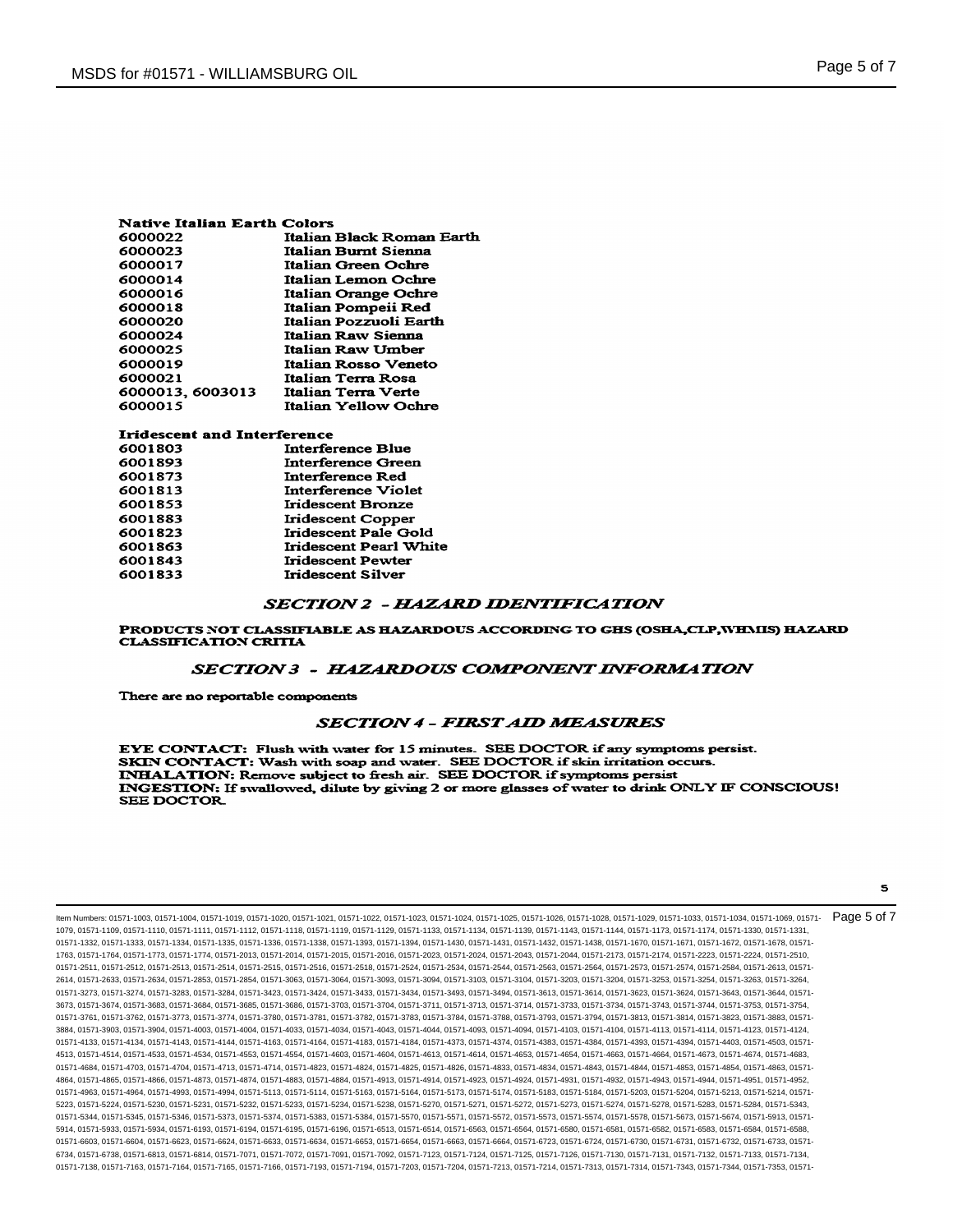## **SECTION 5 - FIRE FIGHTING MEASURES**

FLASH POINT:  $>99^{\circ}$  C / 210° F **METHOD USED: N/A** FLAMMABLE LIMITS IN AIR BY VOLUME: LOWER: N/A UPPER: N/A EXTINGUISHING MEDIA: Carbon dioxide, water spray, foam or dry chemical SPECIAL FIRE FIGHTING PROCEDURES: Use self-contained breathing apparatus and full protective clothing. UNUSUAL FIRE AND EXPLOSION HAZARDS: Decomposition and combustion products may be toxic.

#### **SECTION 6-ACCIDENTAL RELEASE MEASURES**

Contain spill. Recover material for use or proper disposal. Clean reside with detergent and wet mopping.

## SECTION 7 - HANDLING AND STORAGE

Avoid excessive heat and cold storage conditions

## **SECTION 8 - EXPOSURE CONTROL/PERSONAL PROTECTION**

**RESPIRATORY PROTECTION: None applicable** 

**VENTILATION:** None needed

PROTECTIVE GLOVES: Nitrile gloves if desired

OTHER PROTECTIVE CLOTHING OR EQUIPMENT: None required under normal use.

WORK/HYGIENIC PRACTICES: Use in accordance with safe handling practices, including: do not eat, drink or smoke when working with materials, avoid excessive skin contact, wash after working with materials.

# **SECTION 9 - PHYSICAL/CHEMICAL PROPERTIES**

SPECIFIC GRAVITY (H<sub>2</sub>0=1): >1 **BOILING POINT: NA** VAPOR DENSITY: NA pH: NA SOLUBILITY IN WATER: negligible **VOC:** 0 g/l APPEARANCE AND ODOR: Viscous pastes of assorted colors

## SECTION 10 - STABILITY AND REACTIVITY

Products are stable

#### SECTION 11 - TOXICOLOGICAL INFORMATION

Classification based on component information. No product information available.

#### **SECTION 12 - ECOLOGICAL INFORMATION**

Item Numbers: 01571-1003, 01571-1004, 01571-1019, 01571-1020, 01571-1021, 01571-1022, 01571-1023, 01571-1024, 01571-1025, 01571-1026, 01571-1028, 01571-1029, 01571-1033, 01571-1034, 01571-1069, 01571- 1079, 01571-1109, 01571-1110, 01571-1111, 01571-1112, 01571-1118, 01571-1119, 01571-1129, 01571-1133, 01571-1134, 01571-1139, 01571-1143, 01571-1144, 01571-1173, 01571-1174, 01571-1330, 01571-1331, 01571-1332, 01571-1333, 01571-1334, 01571-1335, 01571-1336, 01571-1338, 01571-1393, 01571-1394, 01571-1430, 01571-1431, 01571-1432, 01571-1438, 01571-1670, 01571-1671, 01571-1672, 01571-1670, 01571-1672, 01571-1672, 01571-1 1763, 01571-1764, 01571-1773, 01571-1774, 01571-2013, 01571-2014, 01571-2015, 01571-2016, 01571-2023, 01571-2024, 01571-2043, 01571-2044, 01571-2173, 01571-2174, 01571-2223, 01571-2224, 01571-2510, 01571-2511, 01571-2512, 01571-2513, 01571-2514, 01571-2515, 01571-2516, 01571-2518, 01571-2524, 01571-2534, 01571-254, 01571-2564, 01571-2564, 01571-2573, 01571-2574, 01571-2584, 01571-2584, 01571-2584, 01571-2613, 01571-25 2614, 01571-2633, 01571-2634, 01571-2853, 01571-2854, 01571-3063, 01571-3064, 01571-3093, 01571-3094, 01571-3103, 01571-3104, 01571-3203, 01571-3204, 01571-3253, 01571-3254, 01571-3263, 01571-3264, 01571-3273, 01571-3274, 01571-3283, 01571-3284, 01571-3423, 01571-3424, 01571-3433, 01571-3434, 01571-3493, 01571-3494, 01571-3613, 01571-3614, 01571-3623, 01571-3624, 01571-3643, 01571-3644, 01571- 3673, 01571-3674, 01571-3683, 01571-3684, 01571-3685, 01571-3686, 01571-3703, 01571-3704, 01571-3711, 01571-3713, 01571-3714, 01571-3733, 01571-3734, 01571-3743, 01571-3744, 01571-3753, 01571-3754, 01571-3761, 01571-3762, 01571-3773, 01571-3774, 01571-3780, 01571-3781, 01571-3782, 01571-3783, 01571-3784, 01571-3788, 01571-3793, 01571-3794, 01571-3813, 01571-3814, 01571-3823, 01571-3883, 01571- 3884, 01571-3903, 01571-3904, 01571-4003, 01571-4004, 01571-4033, 01571-4034, 01571-4043, 01571-4044, 01571-4093, 01571-4094, 01571-4103, 01571-4104, 01571-4113, 01571-4114, 01571-4123, 01571-4124, 01571-4133, 01571-4134, 01571-4143, 01571-4144, 01571-4163, 01571-4164, 01571-4183, 01571-4184, 01571-4373, 01571-4374, 01571-4383, 01571-4384, 01571-4393, 01571-4394, 01571-4403, 01571-4503, 01571- 4513, 01571-4514, 01571-4533, 01571-4534, 01571-4553, 01571-4554, 01571-4603, 01571-4604, 01571-4614, 01571-4613, 01571-4653, 01571-4654, 01571-4653, 01571-4664, 01571-4664, 01571-4673, 01571-4683, 01571-4684, 01571-4683, 0 01571-4684, 01571-4703, 01571-4704, 01571-4713, 01571-4714, 01571-4823, 01571-4824, 01571-4825, 01571-4826, 01571-4833, 01571-4834, 01571-4843, 01571-4844, 01571-4853, 01571-4854, 01571-4863, 01571- 4864, 01571-4865, 01571-4866, 01571-4873, 01571-4874, 01571-4883, 01571-4884, 01571-4913, 01571-4914, 01571-4923, 01571-4924, 01571-4931, 01571-4932, 01571-4943, 01571-4944, 01571-4951, 01571-4952, 01571-4963, 01571-4964, 01571-4993, 01571-4994, 01571-5113, 01571-5114, 01571-5163, 01571-5164, 01571-5173, 01571-5174, 01571-5183, 01571-5184, 01571-5203, 01571-5204, 01571-5213, 01571-5214, 01571- 5223, 01571-5224, 01571-5230, 01571-5231, 01571-5232, 01571-5233, 01571-5234, 01571-5238, 01571-5270, 01571-5271, 01571-5272, 01571-5273, 01571-5274, 01571-5278, 01571-5283, 01571-5284, 01571-5343, 01571-5344, 01571-5345, 01571-5346, 01571-5373, 01571-5374, 01571-5383, 01571-5384, 01571-5570, 01571-5571, 01571-5572, 01571-5573, 01571-5574, 01571-5578, 01571-5673, 01571-5674, 01571-5913, 01571- 5914, 01571-5933, 01571-5934, 01571-6193, 01571-6194, 01571-6195, 01571-6196, 01571-6513, 01571-6514, 01571-6563, 01571-6564, 01571-6580, 01571-6581, 01571-6582, 01571-6583, 01571-6584, 01571-6588, 01571-6603, 01571-6604, 01571-6623, 01571-6624, 01571-6633, 01571-6653, 01571-6653, 01571-6663, 01571-6663, 01571-6733, 01571-6724, 01571-6730, 01571-6730, 01571-6732, 01571-6732, 01571-6732, 01571-6732, 01571-6732, 01571-6 6734, 01571-6738, 01571-6813, 01571-6814, 01571-7071, 01571-7072, 01571-7091, 01571-7092, 01571-7123, 01571-7124, 01571-7125, 01571-7126, 01571-7130, 01571-7131, 01571-7132, 01571-7133, 01571-7134, 01571-7138, 01571-7163, 01571-7164, 01571-7165, 01571-7166, 01571-7193, 01571-7194, 01571-7203, 01571-7204, 01571-7213, 01571-7214, 01571-7313, 01571-7313, 01571-7353, 01571-7353, 01571-731 Page 6 of 7